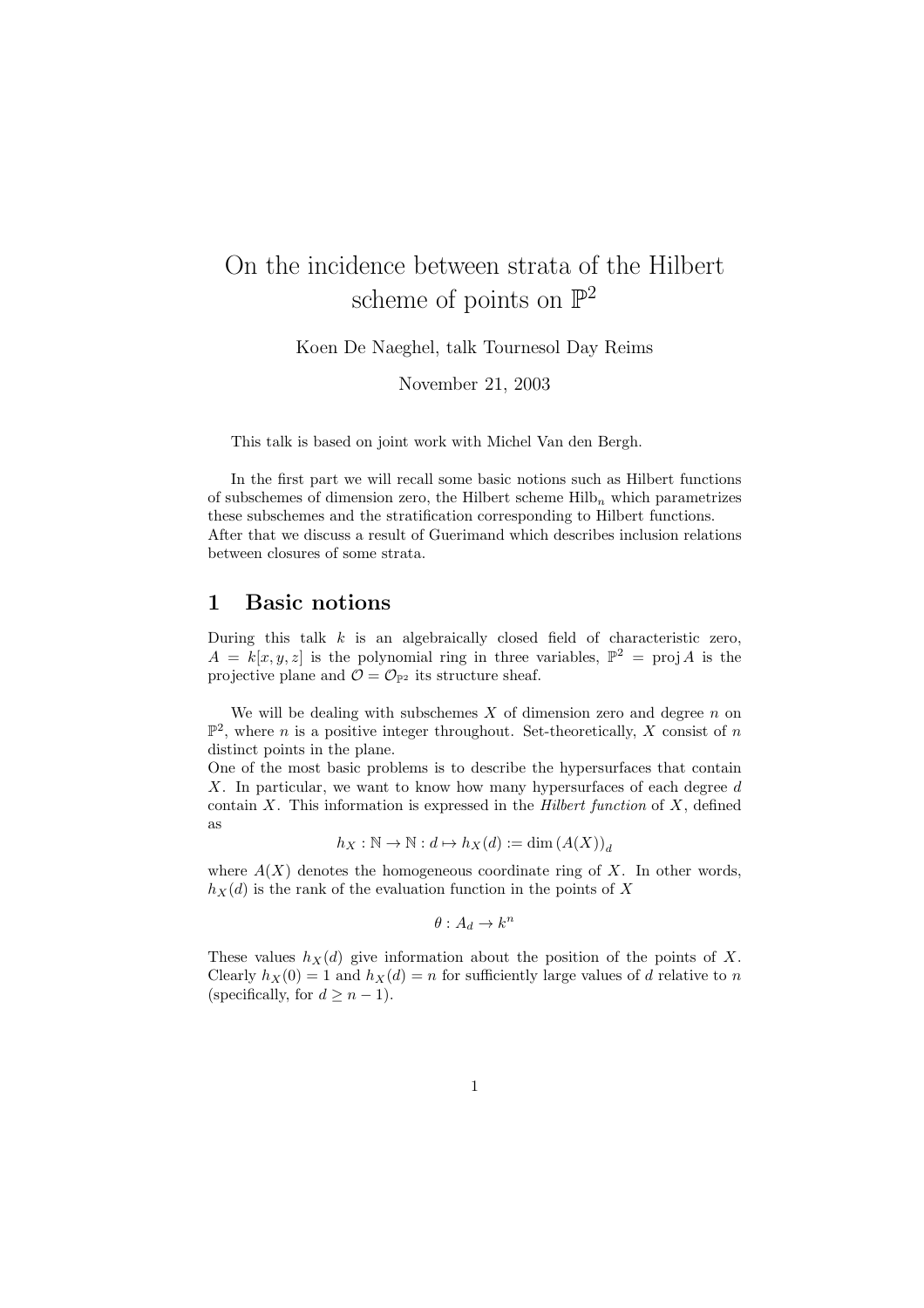**Example 1.** The simplest case is where X consists of three points in  $\mathbb{P}^2$ . Then the value  $h_X(1)$  tells us whether or not those three points are collinear: we have

$$
h_X(1) = \begin{cases} 2 & \text{if the three points are collinear} \\ 3 & \text{if not} \end{cases}
$$

and  $h_X(d) = 3$  for  $d \geq 2$ , whatever the position of the points. This follows from the fact that the evaluation function in the three points  $A_d \to k^3$  is surjective, since for any two of the three points there exists a polynomial of degree d vanishing at these two points, but not at the third point.

A numeric function  $\varphi : \mathbb{N} \to \mathbb{N}$  is said to be a *Hilbert function of degree n* if  $\varphi = h_X$  for some subscheme X of dimension zero and degree n. We put an ordening on the set of all Hilbert functions of degree  $n$  by

 $\varphi \leq \psi$  if  $\varphi(l) \leq \psi(l)$  for all  $l \in \mathbb{N}$ 

The corresponding graph is called the *Hilbert graph* of degree  $n$ .

Example 2. There are three Hilbert functions of degree 5, namely

|                                        | $h_1: 1\ 2\ 3\ 4\ 5\ 5\ \ldots$ corresponds with five collinear points |
|----------------------------------------|------------------------------------------------------------------------|
| $h_2: 1 \; 3 \; 4 \; 5 \; 5 \; \ldots$ | five points with exactly four collinear                                |
| $h_3: 1 \; 3 \; 5 \; 5 \; \ldots$      | five points in generic position                                        |

The Hilbert graph is

$$
\begin{bmatrix}\nh_1 \\
h_2 \\
h_3\n\end{bmatrix}
$$

As n becomes larger the number of Hilbert functions increases rapidly and the Hilbert graps become more complicated.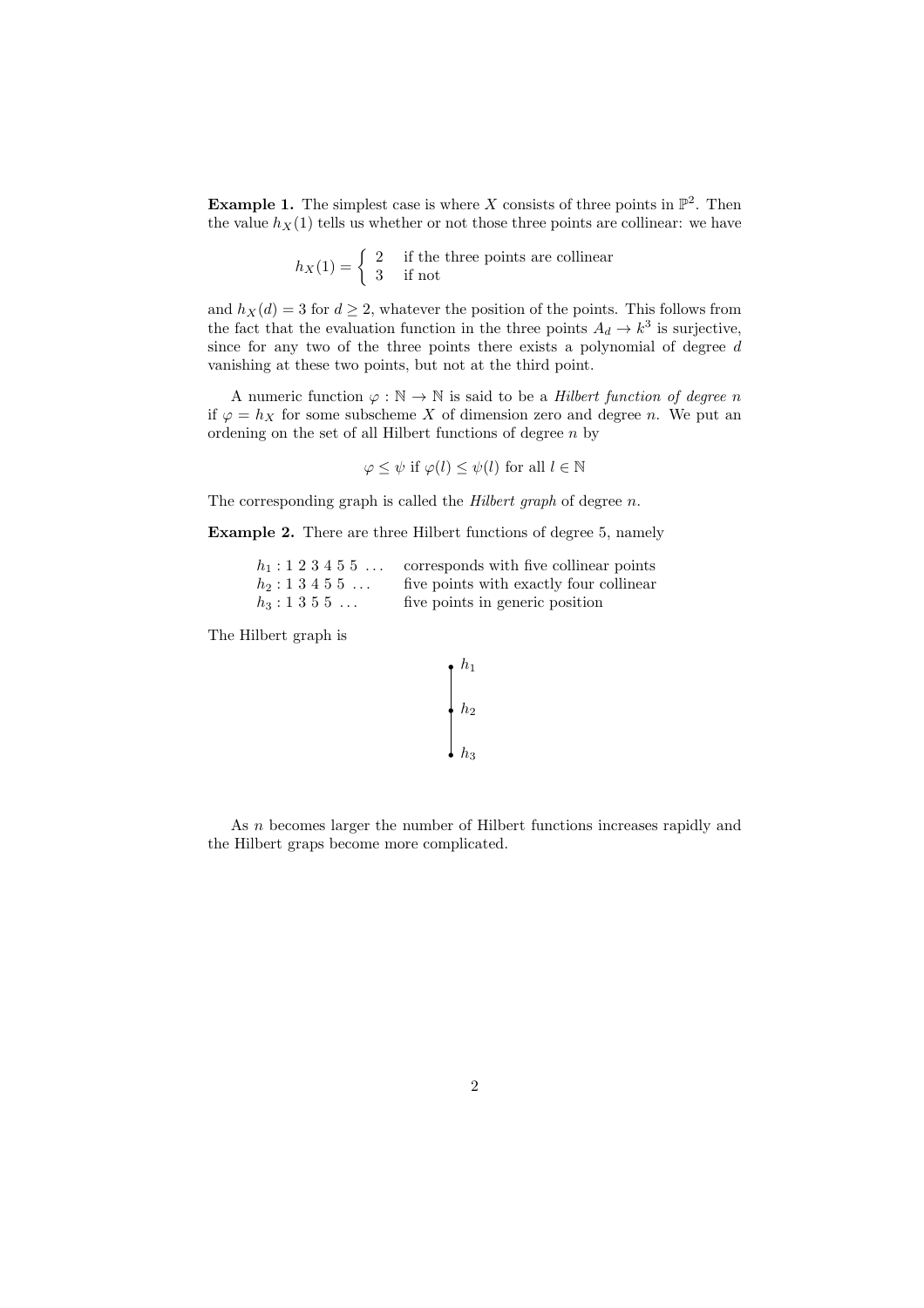

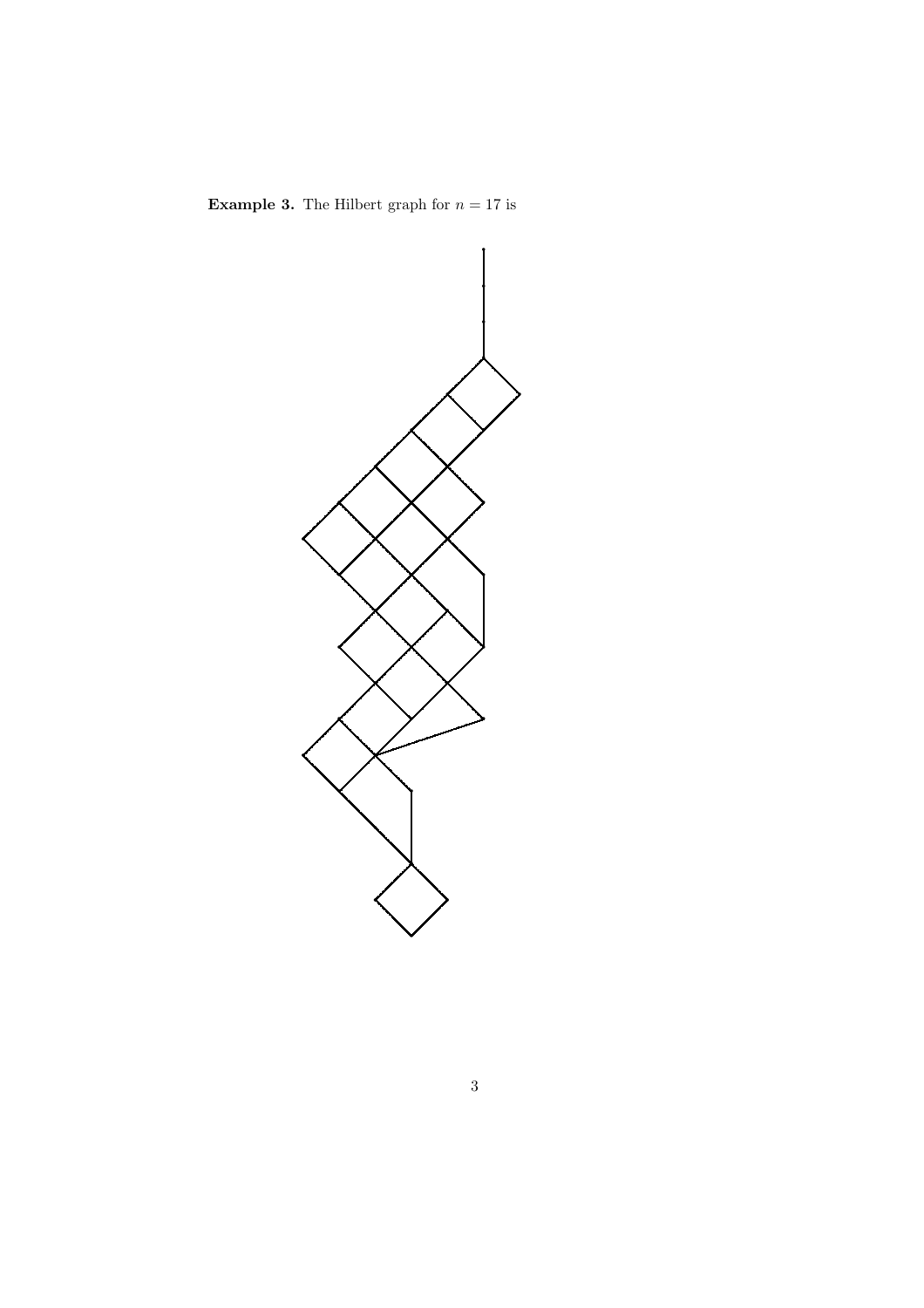Fortunately, there is an elegant way to present Hilbert functions. Castelnuovo recognized the utility of the difference function

$$
s = s_X : \mathbb{N} \to \mathbb{N} : l \mapsto s_X(d) = h_X(d) - h_X(d-1)
$$

which apparently satisfies

$$
\begin{cases}\ns(0) = 1, s(1) = 2, \dots, s(u) = u + 1 \\
s(u) \ge s(u+1) \ge \dots \text{ for some } u \ge 0, \text{ and} \\
s(d) = 0 \text{ for } d \gg 0\n\end{cases}
$$
\n(1)

Numeric functions  $s : \mathbb{N} \to \mathbb{N}$  for which (1) holds are called *Castelnuovo* functions, they are usually represented by graphs in the form of a stair (which we may call Castelnouvo stairs), as we demonstrate for example 2



In fact, Davis, Gruson and Peskine proved that there is a bijective correspondence between the Hilbert functions of degree  $n$  and Castelnuovo functions  $s$ where  $\sum_l s(l) = n$ .

This presentation of Hilbert functions by Castelnuovo stairs has another advantage: given two Hilbert functions  $\varphi, \psi$  of degree n it is easy to decide whether or not  $\varphi \leq \psi$ , just check if the stair of  $\varphi$  can be obtained from the stair of  $\psi$  by moving blocks from right to left in such a way that the intermediate graps are still Castelnuovo stairs.

Finally, we recall that subschemes of dimension zero and degree  $n$  are parametrized by the Hilbert scheme  $Hilb_n$  of points on  $\mathbb{P}^2$ , which is connected (shown by Hardshorne) and irreducible of dimension  $2n$ . There is a natural stratification of Hilb<sub>n</sub>: any Hilbert function  $\varphi$  defines a subscheme  $H_{\varphi}$  of Hilb<sub>n</sub> by

$$
H_{\varphi} = \{ X \in \text{Hilb}_n \mid h_X = \varphi \}
$$

which is locally closed, irreducible, smooth and connected.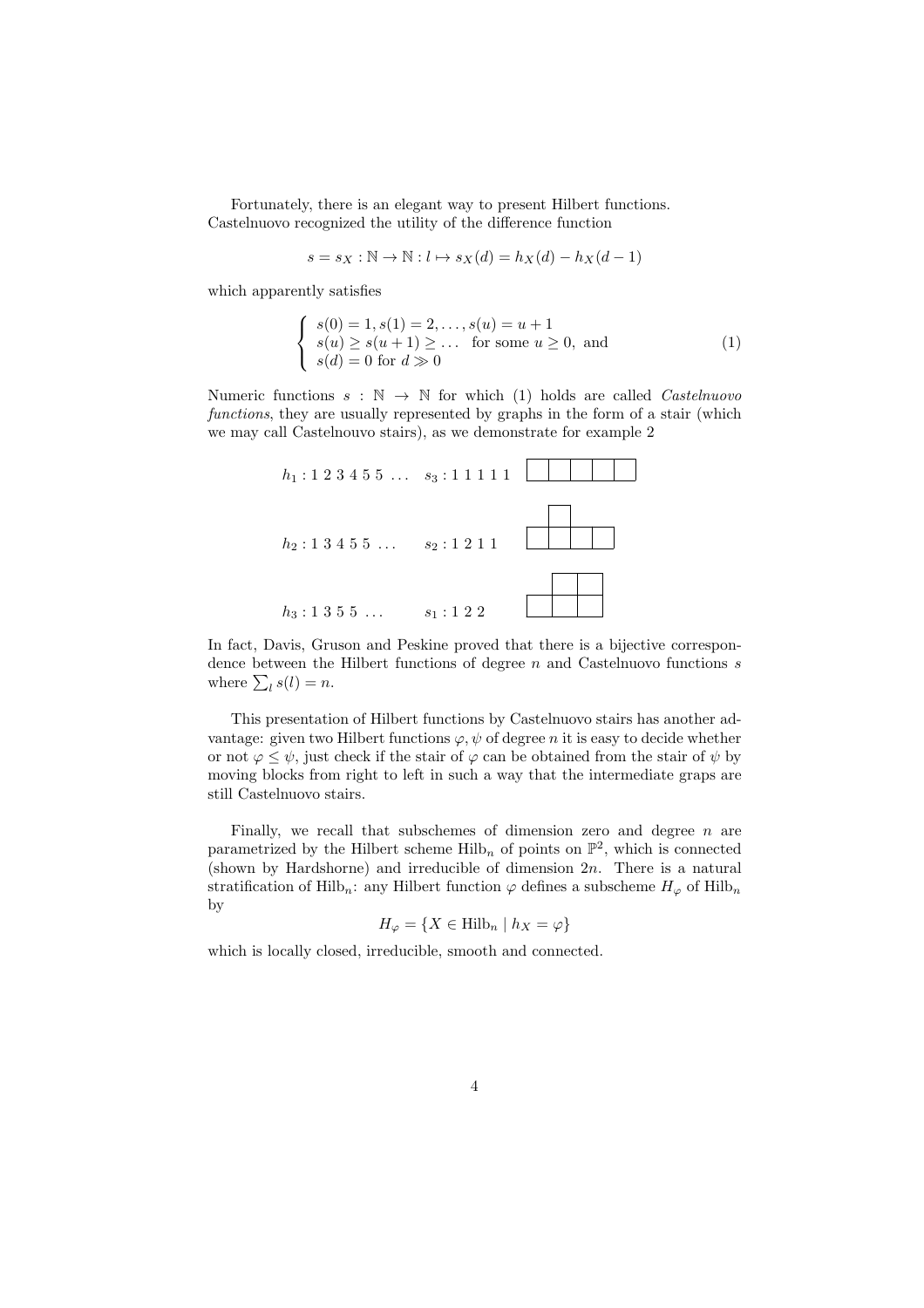## 2 Incidence of strata

We will be interested in the following question:

Given two Hilbert functions  $\varphi, \psi$  of degree n, do we have  $H_{\varphi} \subset \overline{H_{\psi}}$ ?

In general, this incidence problem is still open. It is linked to the calculation of irreducible components of Brill-Noether strata. Brun, Hirschowitz, Coppo, Walter and Rahavandrainy solved some particular classes of incidence problems. Under a technical condition the incidence problem was solved by Guerimand in the special case where there is no Hilbert function between  $\varphi$  and  $\psi$ . Let us recall this result.

- If  $H_{\varphi} \subset \overline{H_{\psi}}$  then it is necessary that
- 1.  $\varphi \leq \psi$ . Indeed, for subschemes X, Y of dimension zero and degree n we have (due to semicontinuity)

$$
X \subset \overline{\{Y\}} \Rightarrow h_X \le h_Y
$$

2. dim  $H_{\varphi} < \dim H_{\psi}$ 

As shown by numerous examples, the conditions 1,2 are not sufficient. Guerimand introduced a third condition.

For a subscheme  $X$  of dimension zero and degree  $n$ , define the tangent function  $t_X : \mathbb{N} \to \mathbb{N}$  where

$$
t_X(d)=\dim H^0(\mathbb{P}^2, \mathcal{I}_X\otimes \mathcal{T}(d))
$$

where  $\mathcal T$  is the tangent sheaf<sup>1</sup> on  $\mathbb P^2$ . By semi-continuity,

$$
X \subset \overline{\{Y\}} \Rightarrow t_Y \le t_X
$$

Defining  $t_{\varphi}$  as  $t_X$  where X is the generic point of  $H_{\varphi}$ , we obtain that if  $H_{\varphi} \subset \overline{H_{\psi}}$ then

3.  $t_{\psi} < t_{\varphi}$ 

**Theorem 1.** (Guerimand) Let  $\varphi, \psi$  be two Hilbert functions of degree n. Assume that  $(\varphi, \psi)$  has length zero i.e. there is no Hilbert function  $\tau$  of degree n such that  $\varphi < \tau < \psi$ .

Then, under a technical condition, called 'not of type zero', we have  $H_{\varphi} \subset \overline{H_{\psi}}$ if and only if

- 1.  $\varphi \leq \psi$
- 2. dim  $H_{\varphi} < \dim H_{\psi}$
- 3.  $t_{\psi} \leq t_{\varphi}$

<sup>&</sup>lt;sup>1</sup>Which is the image of the coordinate map  $\mathcal{O} \hookrightarrow \mathcal{O}(1)^3$ .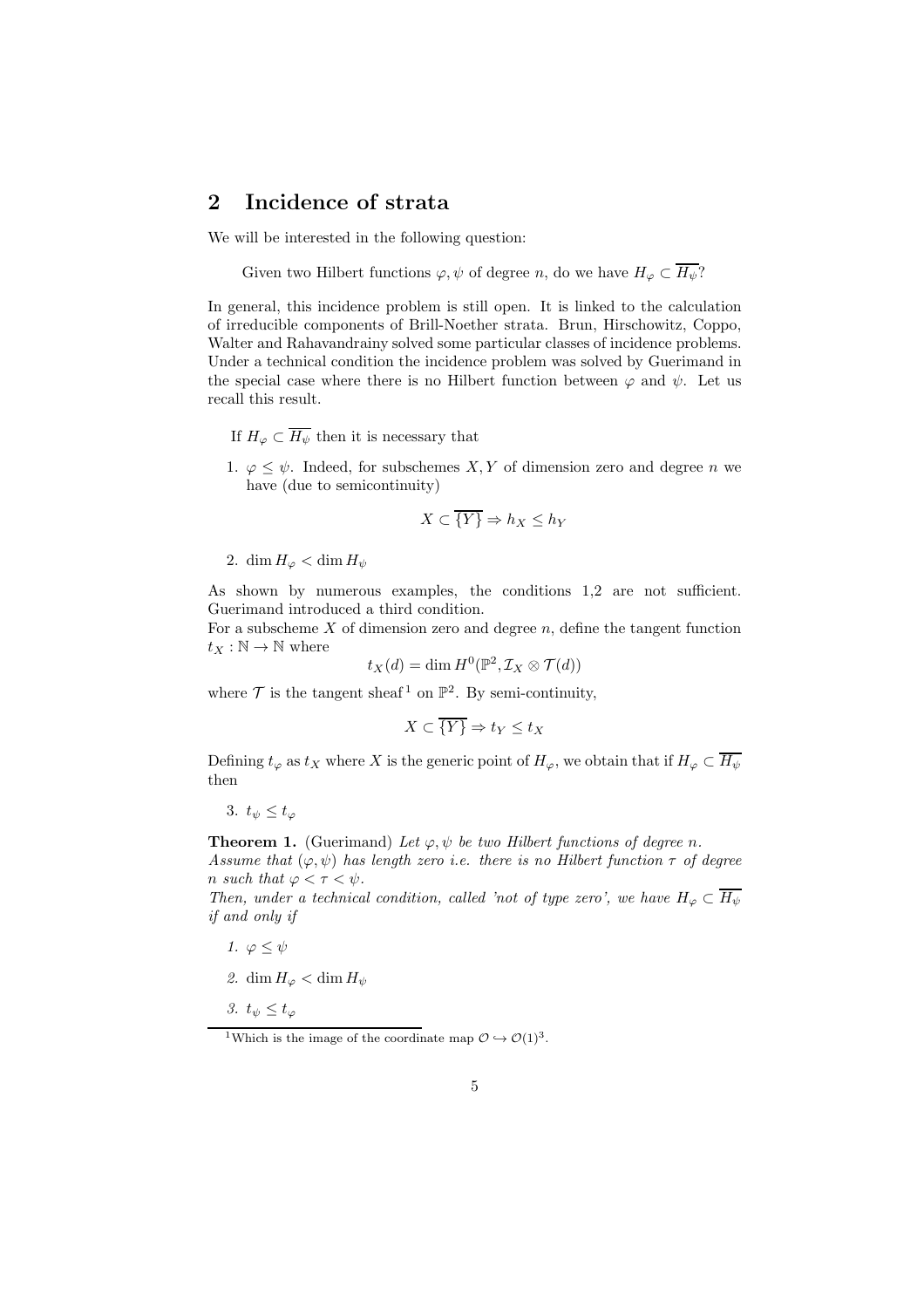Guerimand proved this theorem using a geometric property called linkage.

Unfortunatly, the conditions 1,2 and 3 are not sufficient in the general case where  $\varphi, \psi$  are arbitrary Hilbert functions of degree n. Guerimand found the following example



Stratum  $H_{\varphi}$  parametrizes the subschemes of degree 9 containing precisely 8 collinear points.

Stratum  $H_{\psi}$  parametrizes the subschemes of degree 9 containing precisely 6 points on one line  $D_1$  and 3 points on another line  $D_2$  (where  $D_1$  and  $D_2$  are disjoint), these are closed conditions and the generic point of  $H_{\varphi}$  would have to contain such a configuration, which is not the case.

Note that  $(\varphi, \psi)$  does not has length zero. One may ask how many times the pairs  $(\varphi, \psi)$  of length zero and type zero occurs. To give an idea, here is a list for invariants  $n\leq 25$ 

| $\, n \,$                                | 1 | $\overline{2}$ | 3                                | 4                                 | 5                    | 6      | -7                   | 8                    | 9                     | 10             | 11                    | 12                                 | 13                      | 14                      | 15                      |
|------------------------------------------|---|----------------|----------------------------------|-----------------------------------|----------------------|--------|----------------------|----------------------|-----------------------|----------------|-----------------------|------------------------------------|-------------------------|-------------------------|-------------------------|
| Hilbert<br>length zero<br>type zero<br>% | 1 |                | $\mathcal{D}_{\mathcal{L}}$<br>1 | $\overline{2}$<br>1               | 3<br>$\overline{2}$  | 4<br>3 | 5<br>4               | 6<br>5<br>1<br>20    | 8<br>8                | 10<br>10<br>10 | 12<br>13              | 15<br>18<br>$\overline{2}$<br>11.1 | 18<br>22<br>4.5         | 22<br>28<br>3.6         | 27<br>36<br>3<br>8.3    |
|                                          |   |                |                                  | 16                                | 17                   |        | 18                   | 19                   | 20                    |                | 21                    | 22                                 | 23                      | 24                      | 25                      |
|                                          |   |                |                                  | 32<br>45<br>$\overline{2}$<br>4.4 | 38<br>55<br>4<br>5.3 |        | 46<br>70<br>5<br>7.1 | 54<br>84<br>5<br>6.0 | 64<br>103<br>6<br>5.8 |                | 76<br>126<br>9<br>7.1 | 89<br>152<br>10<br>6.6             | 104<br>182<br>12<br>6.6 | 122<br>221<br>15<br>6.8 | 142<br>262<br>17<br>6.5 |

where

- Hilbert = number of Hilbert functions of degree  $n$
- length zero = number of pairs  $(\varphi, \psi)$  of Hilbert functions of degree n of length zero
- type zero = number of pairs  $(\varphi, \psi)$  of Hilbert functions of degree n of length zero and of type zero
- $\%$  = percentage of length zero which is of type zero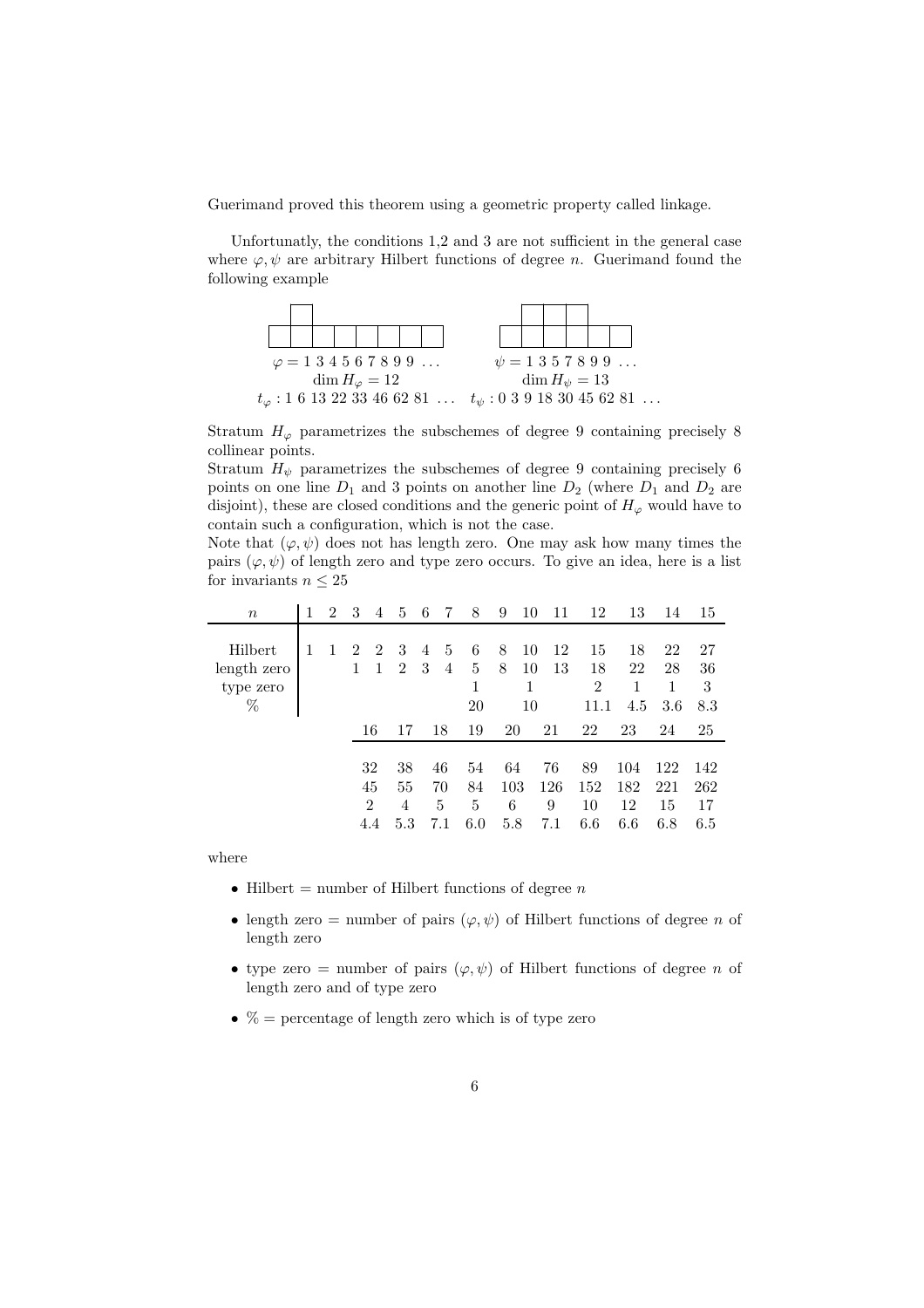**Example 4.** Using Theorem 1, the Hilbert graph for  $n = 17$  becomes